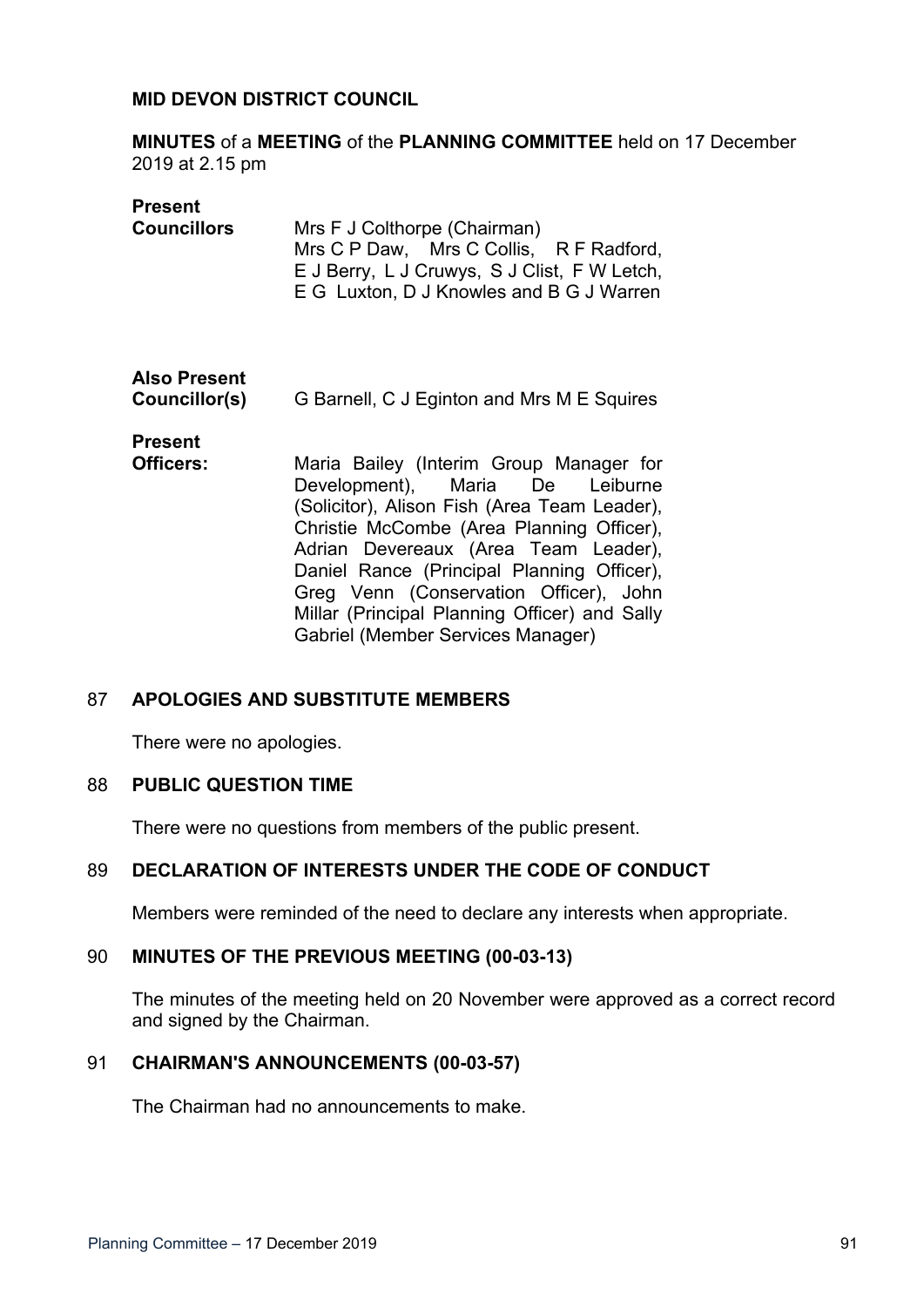# 92 **DEFERRALS FROM THE PLANS LIST (00-04-07)**

The meeting was informed that Item 9 on the agenda – application 19/00118/MOUT – land west of Siskin Chase, Cullompton) had been deferred to the next meeting to allow for the report to be updated.

# 93 **THE PLANS LIST (00-04-51)**

The Committee considered the applications in the plans list \*.

Note: \*List previously circulated; copy attached to the signed Minutes.

## a) No 1 on the Plans *List (19/01189/OUT – Outline for the erection of 2 dwellings (revised scheme) – land at NGR 307538 116626 (North of Town Farm), Burlescombe).*

The Principal Planning Officer outlined the contents of the report by way of presentation explaining that this was a revised scheme submitted to address previous highway issues. He highlighted the location of the site and showed Members the proposed elevations and site sections of the proposal, the location of the Grade I listed church along with photographs from various aspects of the site. He explained that part of the historic hedge would need to be removed and updated the meeting on the recent advice from Historic England.

Consideration was given to:

- The views of the objector with regard to the impact of the application on the setting of the Grade I listed church, the previous highway objections, the heritage impact assessment, the work that would take place in an historical field and the removal of the hedge which had an ancient wall and that she felt that the application was not in line with policy DM27
- The views of the Parish Council with regard to the fact that the previous objections submitted by the Parish Council still stood, the application would have an impact on the setting of the listed church, there were a lack of pavements in the area and no local amenities, the development would impact on local roads and the ancient field had been green space in the setting of the church
- The views of the Ward Member with regard to the impact on the setting of the church, the lack of amenities in the village and that 2 additional houses was not a necessity for the village.
- An archaeological search would be required
- The historic value of the hedge and again the impact of the development on the setting of the listed church which included the statutory material considerations

It was therefore:

**RESOLVED** that: Members were minded to refuse the application and therefore wished to defer the application for an implications report to consider the proposed reasons for refusal, that of:

• The impact of the proposal on the historic hedge/wall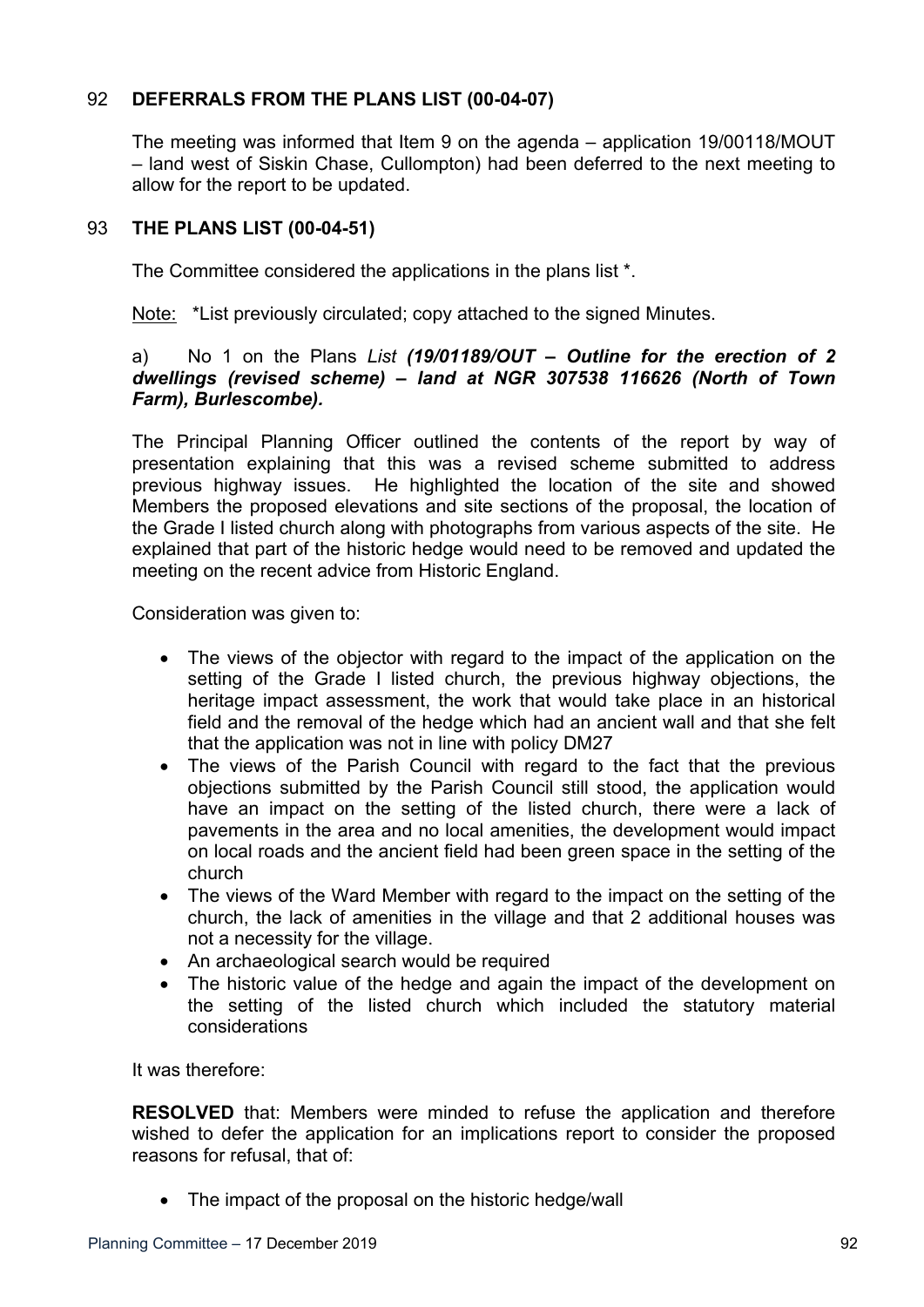- The impact of the proposal on the historic location
- The impact of the proposal on the setting of the Grade I listed church
- The lack of pavements in the area and the narrowness of the roads.

(Proposed by Cllr F W Letch and seconded by Cllr Mrs C A Collis)

#### Notes:

- i) Cllr S J Clist declared a personal interest for personal reasons and left the meeting during the discussion thereon;
- ii) Cllr R F Radford declared a personal interest as he knew the owner of the property
- iii) Mrs Hill spoke as objector;
- iv) Cllr Trevelyan spoke on behalf of the Parish Council;
- v) Cllr Mrs C A Collis spoke as Ward Member;
- vi) The following late information was reported:

Consultation response from Historic England dated 31 October 2019

Thank you for your letter of 22 October 2019 regarding further information on the above application for planning permission. On the basis of this information, we offer the following advice to assist your authority in determining the application.

#### **Historic England Advice**

Historic England has now commented on many iterations of this scheme. Our most recent letter expressed some reservations about the increasing intensity of the development which resulted from the need to provide offroad turning spaces. This revised scheme now proposes to cover one of the parking spaces, landscaping the cover into the garden. The other turning space remains as previously submitted.

Historic England regrets that it has not been possible to minimise the scope of the associated infrastructure for this development as any increase in the scale of the parking and landscaping will have an impact on the views to and from the adjacent Grade I listed church. It is also unclear how the proposed covered turning area will be constructed and therefore what the visual impact on the views towards the church from the road opposite will be.

However, providing the detailed design of this proposed revision can be shown to minimise this potential impact to the satisfaction of your Conservation Officer, Historic England have no further comments to make on this application.

#### **Recommendation**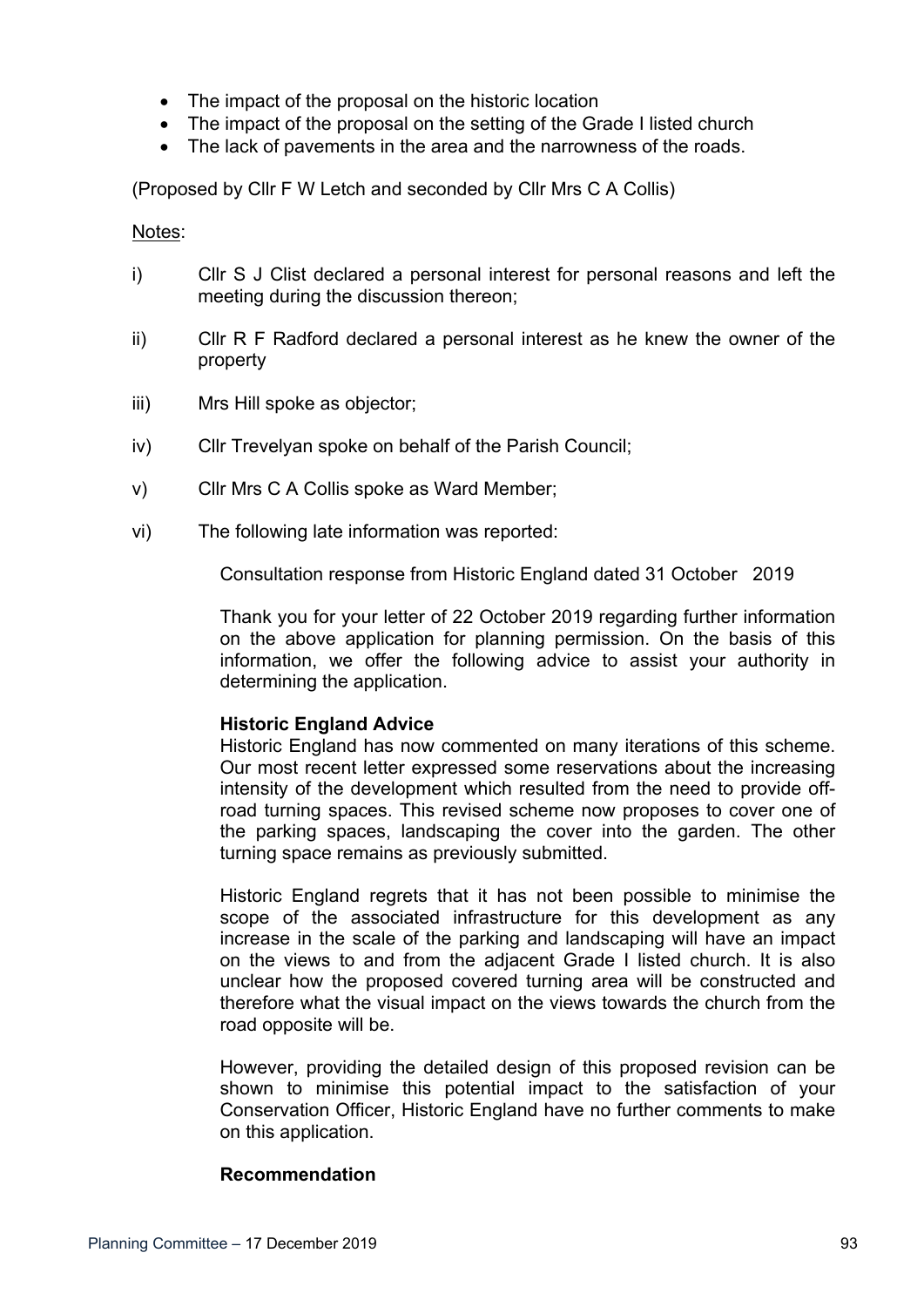In determining this application you should bear in mind the statutory duty of section 66(1) of the Planning (Listed Buildings and Conservation Areas) Act 1990 to have special regard to the desirability of preserving listed buildings or their setting or any features of special architectural or historic interest which they possess and section 38(6) of the Planning and Compulsory Purchase Act 2004 to determine planning applications in accordance with the development plan unless material considerations indicate otherwise.

Your authority should take these representations into account in determining the application. If there are any material changes to the proposals, or you would like further advice, please contact us. Please advise us of the decision in due course.

# b) No 2 on the Plans *List (19/00210/MFUL – Demolition of buildings and erection of 18 dwellings and associated works, including vehicular access, garages, parking and landscaping – 36 Post Hill, Tiverton).*

This item had been deferred from the previous meeting to allow for further discussions between officers and the developer to take place with regard to the siting of plots 1 and 2 and to consider specifically the height of plot 2.

The Area Planning Officer provided the meeting with an aerial photograph of the site and photographs of the access to the site from various directions, she also highlighted the site plan focussing on plots 1 and 2 which had been identified at the previous meeting. Revised drawings had been provided reducing the floor level of plot 2 and reducing the roof pitches of both dwellings also moving plot 1 back 300mm and plot 2 back by 1.5metres. She provided comparative street scenes and elevation drawings which highlighted the amended scheme.

Consideration was given to:

- The road link through the site to Braid Park
- The views of the agent with regard to the highway link and the applicant's positive response to members concerns and the amendments that had been made which would reduce the impact on neighbouring properties he also highlighted the parking area for plots 14-17
- Whether plots 1 and 2 could be moved further back

**RESOLVED** planning permission be granted subject to conditions as recommended by the Head of Planning, Economy and Regeneration and the signing of a S106 agreement to secure:

- Two, affordable rent, housing units to be provided on site at Plots 14 and 15;
- £77,085 financial contribution to Devon County Council Education (including legal fees) towards primary education and early years.
- £23,744 financial contribution towards Phase I of the refurbishment of Amory Park, Tiverton.
- Road connection, up to and including the boundary of the application site, to be constructed and made available for public use prior to the occupation of the 9th dwelling. The road to connect to the road within the adjacent northern site, currently under construction.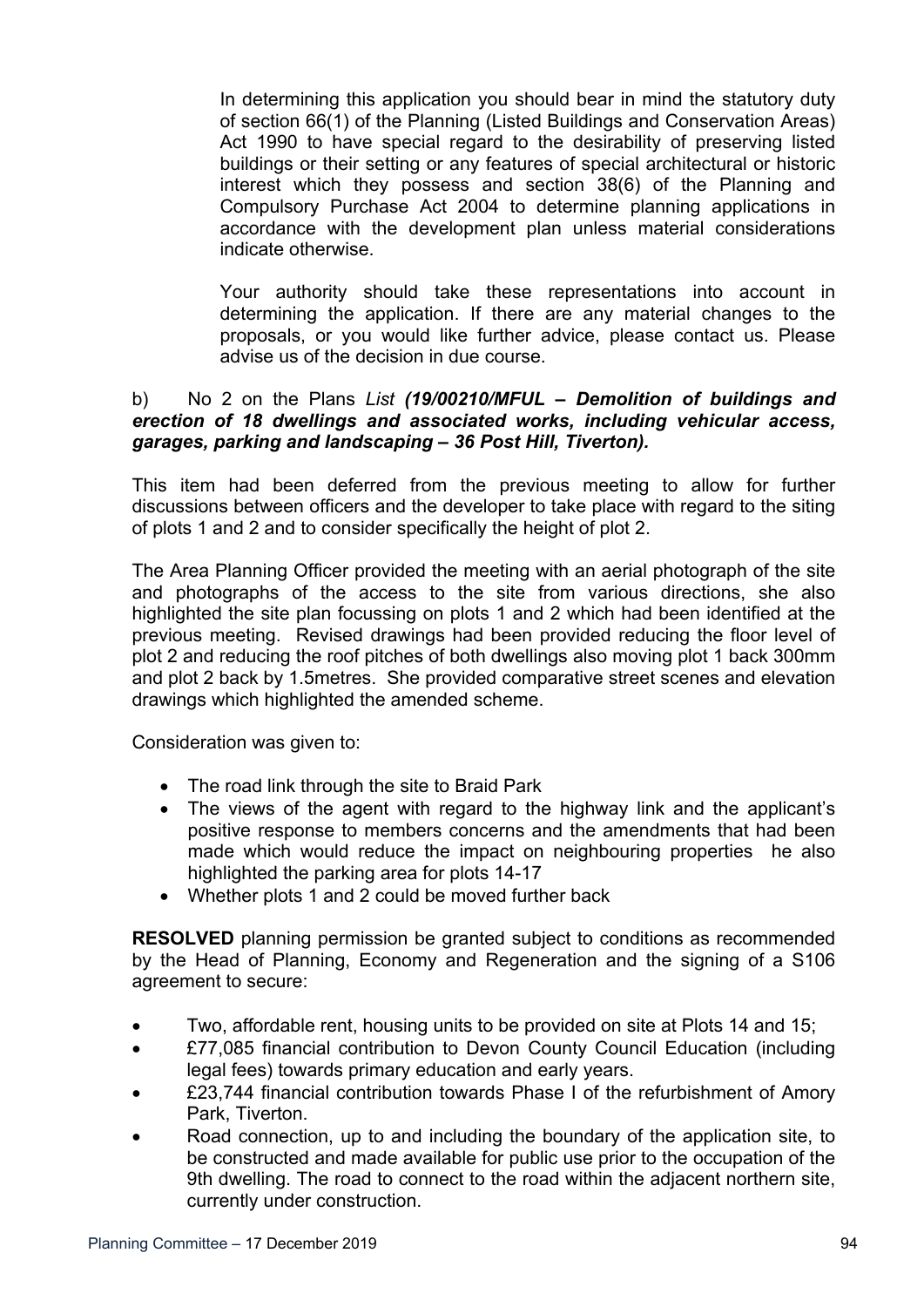(Proposed by Cllr D J Knowles and seconded by Cllr B G J Warren)

- i) Cllr E J Berry declared a personal interest as he knew people in the vicinity of the site and chose to leave the meeting during the discussion thereon;
- ii) Mr Frost (Agent) spoke;
- iii) Cllr D J Knowles spoke as Ward Member;
- iv) Cllr L J Cruwys requested that his abstention from voting be recorded;
- v) The following late information was provided: Please note the following amendment to the bullet point 4 of the recommendation:

Road connection, up to and including the boundary of the application site, to be constructed and made available for public use prior to the occupation of the 9th dwelling. The road to connect to the road within the adjacent northern site, currently under construction.

# c) No 3 on the Plans *List (19/00718/MOUT – Outline for the erection of 26 dwellings – land at NGR 270904 112818 (The Barton), Belle Vue, Chawleigh).*

The Area Team Leader informed the meeting that the application had been considered at the previous meeting and it had been resolved to defer the application to allow a site visit by the Planning Working Group to take place.

The Area Team Leader informed the meeting that the site was allocated within the emerging Local Plan as policy CH1 for a minimum of 20 dwellings and that the inspector had no issues with the allocation, the access to the site from School Close was in line with the allocated policy and members had seen an indicative layout for 26 dwellings on the site. The Highway Authority had indicated that using a formula, 6 additional dwellings would provide 3 additional movements during peak periods.

Photographs were also provided from various aspects of the site.

Consideration was given to:

- Whether the construction route could be used as the access to the site
- The number of vehicle movements calculated for peak times
- The views of the agent with regard to the site being allocated within the emerging Local Plan for a minimum of 20 dwellings, the lack of objection from the inspector, the lack of opposition to the proposal from the Highway Authority, the haul road would be over 3<sup>rd</sup> party land and that the parking leading into the site was transitory
- The views of the Parish Council with regard to the capacity for 26 dwellings on the site which was a 30% increase on the policy allocation. The additional 6 dwellings would represent at least 12 extra cars with the knock on effect of increased traffic as well as parked cars on the road from visitors. The access to the site was through a chicane in School Close and that 6 additional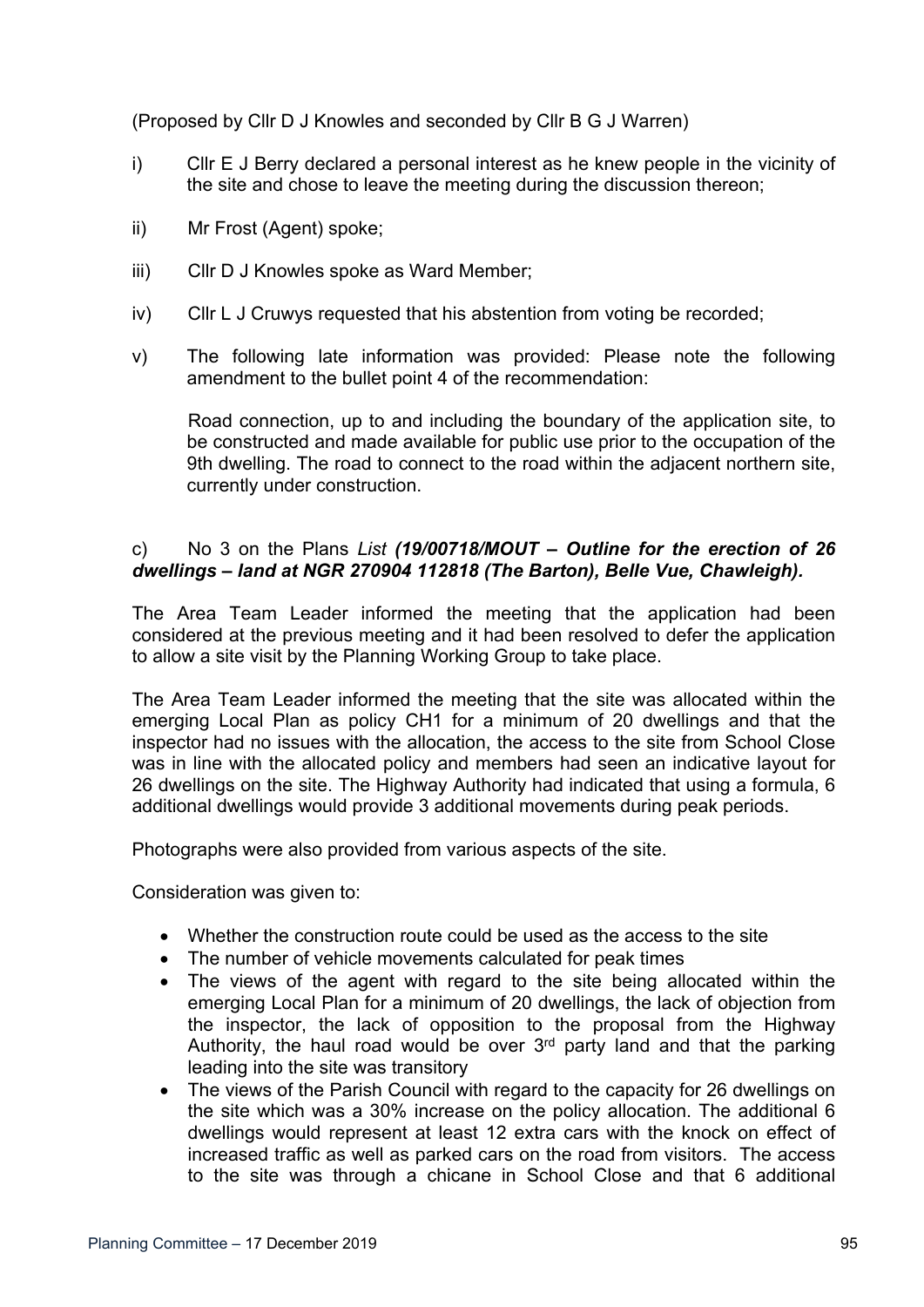dwellings would impact on the sewage facilities and water drainage infrastructure

- The views of the Ward Member with regard to the chicane in School Close and the increased vehicle movements that 6 additional dwellings would provide; he felt that the site was unsustainable and that 26 dwellings was too many
- Some members concerns with regard to the road access (including width) to the site.
- Whether any refusal of 6 additional dwellings would stand up at appeal

**RESOLVED** that planning permission be granted subject to conditions as recommended by the Head of Planning, Economy and Regeneration and the signing of a S106 agreement to secure the following:

- a) 30% affordable housing in accordance with a scheme to be agreed with the Local Planning Authority.
- b) 5% self build as serviced plots.
- c) A financial contribution of £67,497.00 towards primary school transport costs due to the development being further than 1.5 miles from Chulmleigh Primary. This figure arising from a development of 26 dwellings resulting in 7 primary pupils with the calculation as follows: £7.25 per day x 7 pupils x 190 academic days x 7 years =  $£67,497.00$
- d) A financial contribution of £31,330 towards public open space provision in the Parish of Chawleigh, which this figure based on an outline application for 26 dwellings.

(Proposed by the Chairman)

#### Notes:

- i) Cllr C J Eginton made a declaration in accordance with the Protocol of Good Practice for Councillors in dealing with Planning Matters as he had been involved in discussions with the Parish Council, the applicant and objectors to the application;
- ii) Mr Smith (Agent) spoke;
- iii) The Chairman read a statement on behalf of Chawleigh Parish Council;
- iv) Cllr C J Eginton spoke as Ward Member;
- v) Cllrs: S J Clist, Mrs C A Collis, L J Cruwys and Mrs C P Daw requested that their vote against the decision be recorded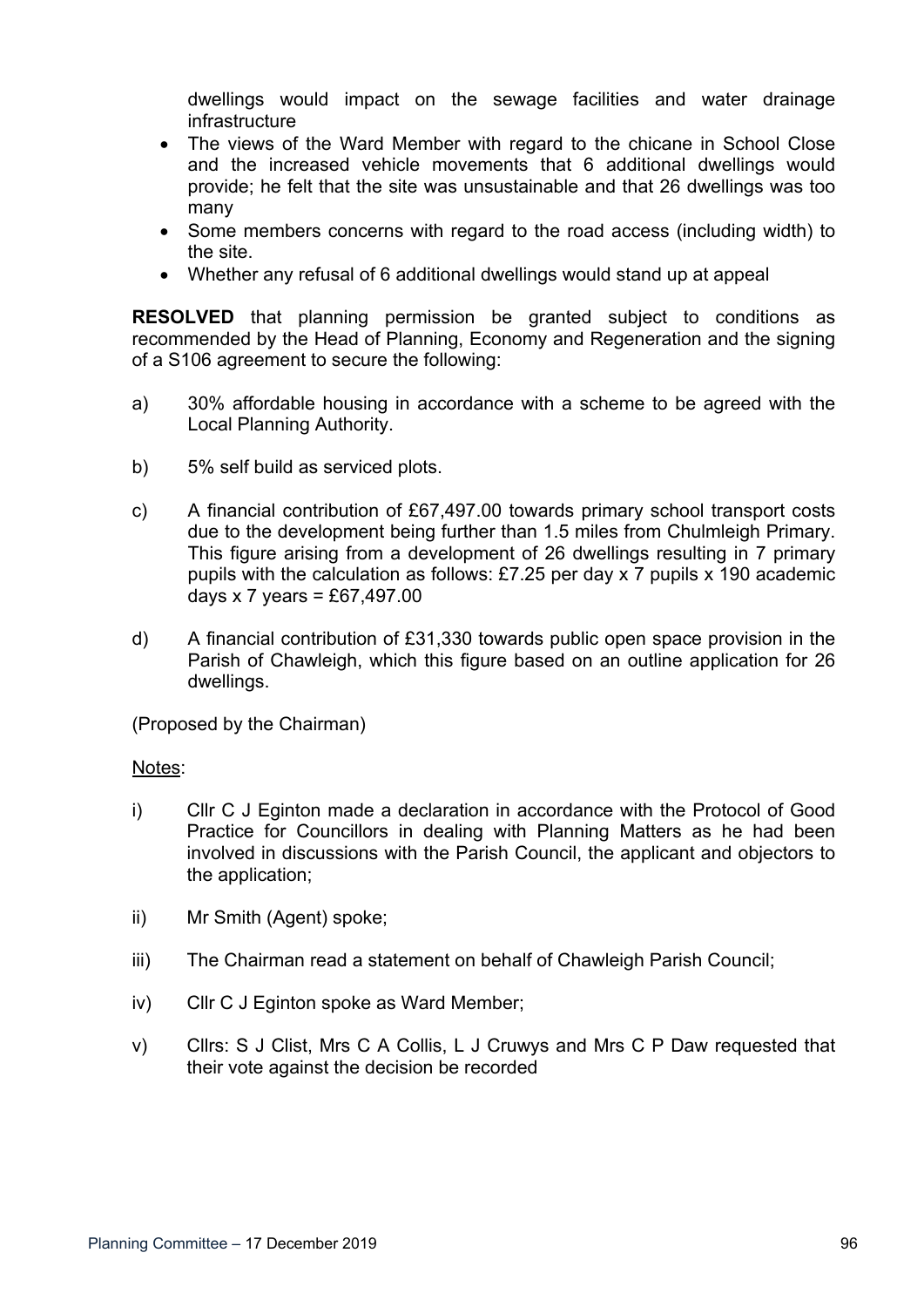## d) No 4 on the Plans *List (19/01132/MFUL – erection of 20 dwellings with associated access, parking and landscaping – land at NGR 283153 99974, Barn Park, Crediton).*

The Area Team Leader outlined the contents of the report informing the meeting that the site was allocated within the emerging Local Plan as Policy CRE8 and that the projects for the public open space and air quality contributions had now been received.

He highlighted by way of presentation the site location plan for 20 affordable dwellings, the block plan of development, the highway layout and site section, street elevations, house types, the landscaping plans and photographs from various aspects of the site. He explained how the application had been put forward for 28% affordable housing on the site but confirmed that 100% affordable homes would be built with Government funding.

Consideration was given to:

- The need to amend condition 6 with regard to construction traffic during school pick up times
- Why there was no turning head at the end of the road
- The number of houses on the site and the density
- The drainage connections
- The view of the applicant with regard to the affordable housing scheme, 12 houses for rent and 8 shared ownership houses were proposed, the high quality design and the support the application had received

**RESOLVED** that planning permission be granted subject to conditions as recommended by the Head of Planning, Economy and Regeneration with an amendment to condition 6 criterion (d) to add the hours of delivery and construction traffic being restricted between 8am – 9am and 3pm – 4pm during school term times; and the prior signing of a S106 agreement to secure the following:

- 1) 28% affordable housing in accordance with a scheme to be agreed by the Local Planning Authority
- 2) A financial contribution of £54,608.00 towards additional education infrastructure at Hayward's Primary School which serves the address of the proposed development.
- 3) A financial contribution of £14,980 towards public open space provision in the Parish of Crediton (Members to be updated on the allocated project prior to the Planning Committee).
- 4) A financial contribution of £62,076 towards Air Quality mitigation in the Parish of Credition based on the calculation of 14 x £4434 (Members to be updated on the allocated project prior to the Planning Committee).

(Proposed by Cllr F W Letch and seconded by Cllr S J Clist)

Notes: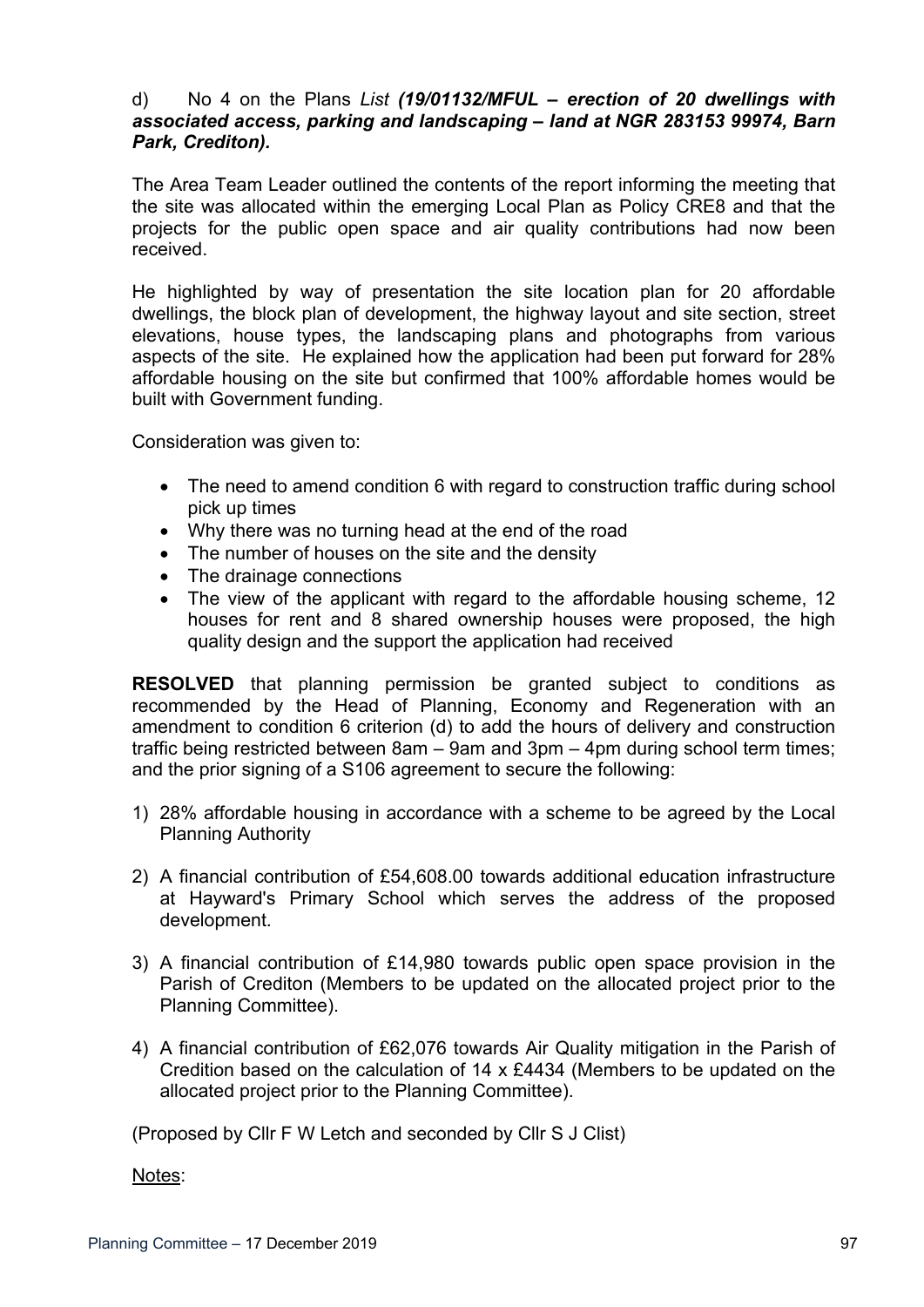- i) Mr Hourcian (applicant) spoke;
- ii) Cllr F W Letch spoke as a Town Councillor;
- iii) Cllr F W Letch declared a personal interest as his daughter lived close to the site;
- iv) The following late information was provided:

Allocated projects for Public Open Space and Air Quality contributions are as follows:

A financial contribution of £14,980 towards public open space provision in the Parish of Crediton, allocated to the provision of new or replacement play and/or exercise equipment at Barnfield Play Area, Crediton

A financial contribution of £62,076 towards Air Quality mitigation in the Parish of Credition based on the calculation of 14 x £4434 with the allocated project being measures necessary to assist with the flow of traffic through the Western Gateway, St Lawrence Green and/or the High Street in Crediton

### e) No 5 on the Plans *List (18/01966/TPO – application to part dismantle 1 Holm Oak tree, protected by Tree Preservation Order 10/00005/TPO – land at NGR 284218 100950 (between Old Tiverton Road and Pedlerspool Lane, Crediton).*

The Interim Group Manager for Development outlined the contents of the report providing photographs of the tree in question and highlighting the views of the arboricultural consultant and the recommendation that part of the holm oak should not be dismantled.

Consideration was given to:

- The views of the applicant with regard to concerns about the safety of the tree and that it may fall into the road, the report from Devon County Council stating that the tree was dangerous, he also had concerns with the view of the arboricultural consultant who did not want it dismantled. The tree was on his land and therefore he would be responsible if it did fall.
- The Chairman read a statement from Cllr Wainwright (Ward Member) who was in favour of keeping the tree and that the tree had no ailments or symptoms. She felt that the tree was part of the unique local character and habitat and would not easily be replaced.
- Cllr Mrs M E Squires (Ward Member and County Councillor) spoke in favour of the removal of the tree, she felt that it was dangerous and could fall into the road.
- Liability issues if the tree were to fall
- If the tree were to be dismantled then further trees should be planted

**RESOLVED** that: the application to part dismantle the 1 holm oak tree protected by Tree Preservation Order 10/00005/TPO be approved for safety reasons subject to a condition to refer to the planting of 3 additional trees in a nearby location within the first planting season following the dismantling of the tree.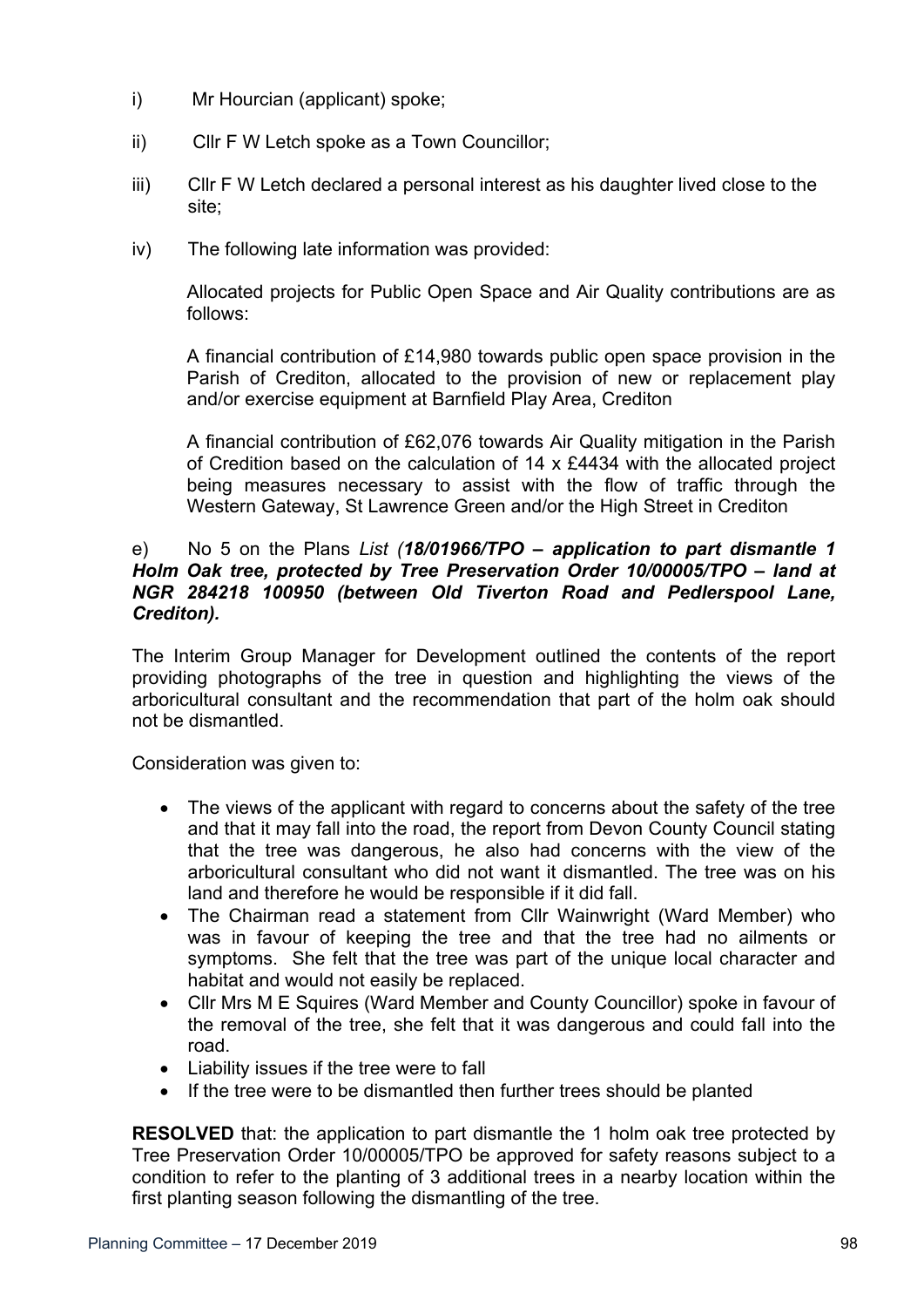(Proposed by Cllr E J Berry and seconded by Cllr L J Cruwys)

# Notes:

- i) Mr Turner (applicant) spoke;
- ii) The Chairman read a statement on behalf of Cllr Miss E Wainwright;
- iii) Cllr Mrs M E Squires spoke as Ward Member and County Councillor.

## f) No 6 on the Plans *List (19/01608/HOUSE – Erection of single storey extension and separate garage/annex/workshop accommodation – Tanglewood, Dukes Orchard, Bradninch).*

The Principal Planning Officer outlined the contents of the report by way of presentation highlighting the site location, the existing and proposed plans, the existing and proposed elevations, the garage elevations and floor plans and photographs from various aspects of the site.

Consideration was given to:

- Privacy issues with regard to the annexe above the proposed garage
- The positioning of the rooflights
- The views of the objector with regard to overdevelopment of the site and the impact on her dwelling; the closeness of the proposal to her boundary, overshadowing and loss of light and the number of vehicles using the driveway
- The views of the agent who felt that there would be no impact on the neighbouring property with regard to overshadowing or loss of light as the extension would have no more impact that the original dwelling
- Any minimum distance between properties required for maintenance

It was therefore:

**RESOLVED** that the application be deferred to allow for a site visit by the Planning Working Group to consider:

- the impact of the proposal on the neighbouring property
- The access to the site
- Any possible overlooking issues

(Proposed by Cllr S J Clist and seconded by Cllr B G J Warren)

#### Notes:

- i) Mrs Brown spoke in objection to the application;
- ii) Mr Renouf (Agent) spoke.